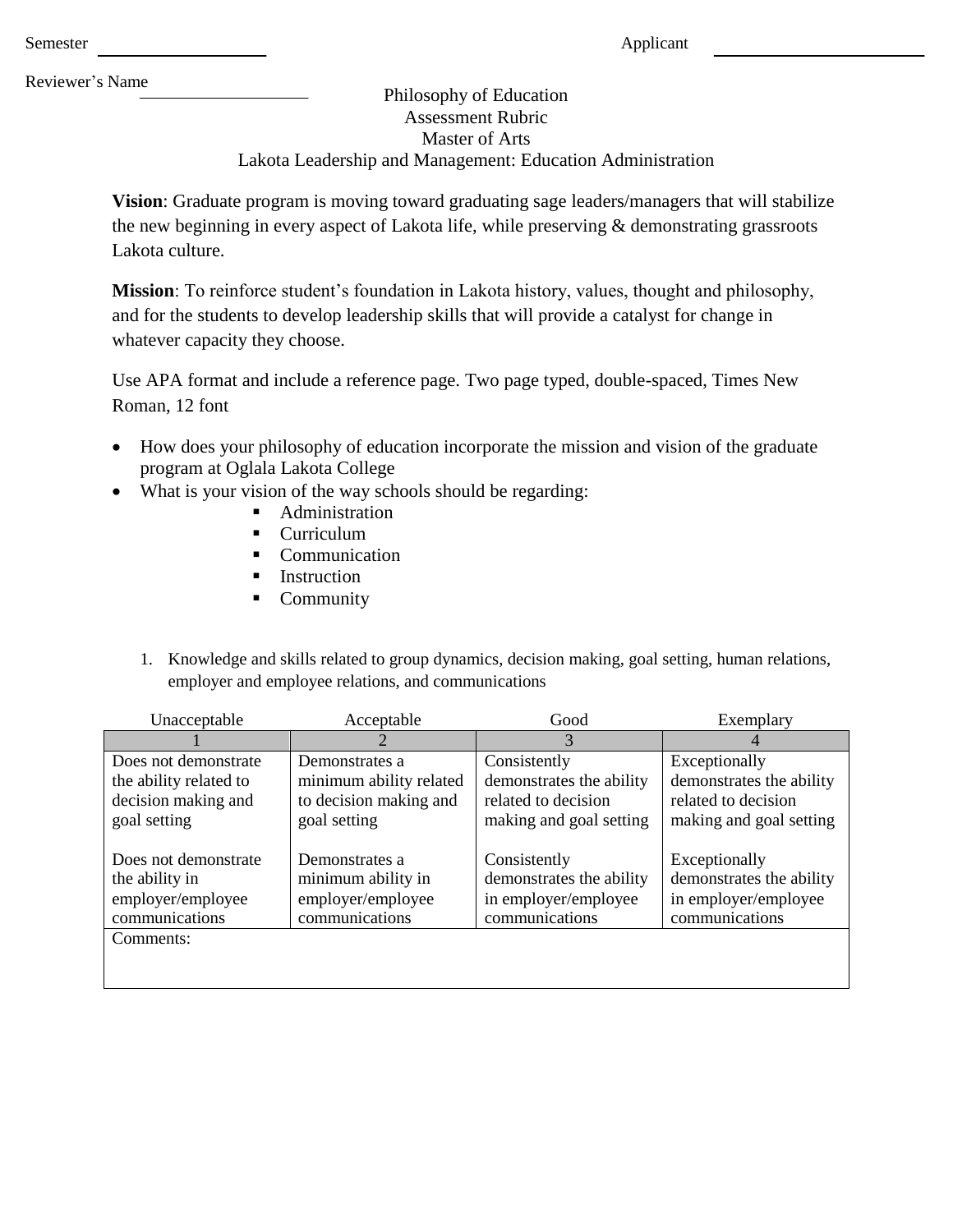2. Discusses skills as a facilitator in the development of curriculum and evaluation for academic, vocational, technological and special education programs and their relationships

| Unacceptable             | Acceptable               | Good                     | Exemplary                |
|--------------------------|--------------------------|--------------------------|--------------------------|
|                          |                          | 3                        |                          |
| Does not demonstrate     | Minimally demonstrates   | Consistently             | Exceptionally            |
| knowledge in the         | knowledge in the         | demonstrates             | demonstrates             |
| development of           | development of           | knowledge in the         | knowledge in the         |
| curriculum and           | curriculum and           | development of           | development of           |
| evaluation for academic, | evaluation for academic, | curriculum and           | curriculum and           |
| vocational,              | vocational,              | evaluation for academic, | evaluation for academic, |
| technological and        | technological and        | vocational,              | vocational,              |
| special education        | special education        | technological and        | technological and        |
| programs and their       | programs and their       | special education        | special education        |
| relationships            | relationships            | programs and their       | programs and their       |
|                          |                          | relationships            | relationships            |
| Comments:                |                          |                          |                          |
|                          |                          |                          |                          |
|                          |                          |                          |                          |

3. Discusses knowledge and skills related to establishing partnerships with parents, businesses, industry, and other community members and agencies

| Unacceptable           | Acceptable             | Good                   | Exemplary              |
|------------------------|------------------------|------------------------|------------------------|
|                        |                        | 3                      |                        |
| Does not demonstrate   | Minimally demonstrates | Consistently           | Exceptionally          |
| knowledge and skill in | knowledge and skill in | demonstrates           | demonstrates           |
| establishing           | establishing           | knowledge and skill in | knowledge and skill in |
| partnerships with      | partnerships with      | establishing           | establishing           |
| parents, businesses,   | parents, businesses,   | partnerships with      | partnerships with      |
| industry and other     | industry and other     | parents, businesses,   | parents, businesses,   |
| community members      | community members      | industry and other     | industry and other     |
| and agencies           | and agencies           | community members      | community members      |
|                        |                        | and agencies           | and agencies           |
| Comments:              |                        |                        |                        |
|                        |                        |                        |                        |
|                        |                        |                        |                        |

4. Discusses knowledge and skills in developing and implementing an effective staff selection, evaluation, and development

| Unacceptable                                                                                                                                        | Acceptable                                                                                                                                            | Good                                                                                                                                                        | Exemplary                                                                                                                                                    |
|-----------------------------------------------------------------------------------------------------------------------------------------------------|-------------------------------------------------------------------------------------------------------------------------------------------------------|-------------------------------------------------------------------------------------------------------------------------------------------------------------|--------------------------------------------------------------------------------------------------------------------------------------------------------------|
|                                                                                                                                                     |                                                                                                                                                       | 3                                                                                                                                                           |                                                                                                                                                              |
| Does not demonstrate<br>knowledge and skill in<br>developing and<br>implementing an<br>effective staff selection,<br>evaluation, and<br>development | Minimally demonstrates<br>knowledge and skill in<br>developing and<br>implementing an<br>effective staff selection,<br>evaluation, and<br>development | Consistently<br>demonstrates<br>knowledge and skill in<br>developing and<br>implementing an<br>effective staff selection,<br>evaluation, and<br>development | Exceptionally<br>demonstrates<br>knowledge and skill in<br>developing and<br>implementing an<br>effective staff selection,<br>evaluation, and<br>development |
| Comments:                                                                                                                                           |                                                                                                                                                       |                                                                                                                                                             |                                                                                                                                                              |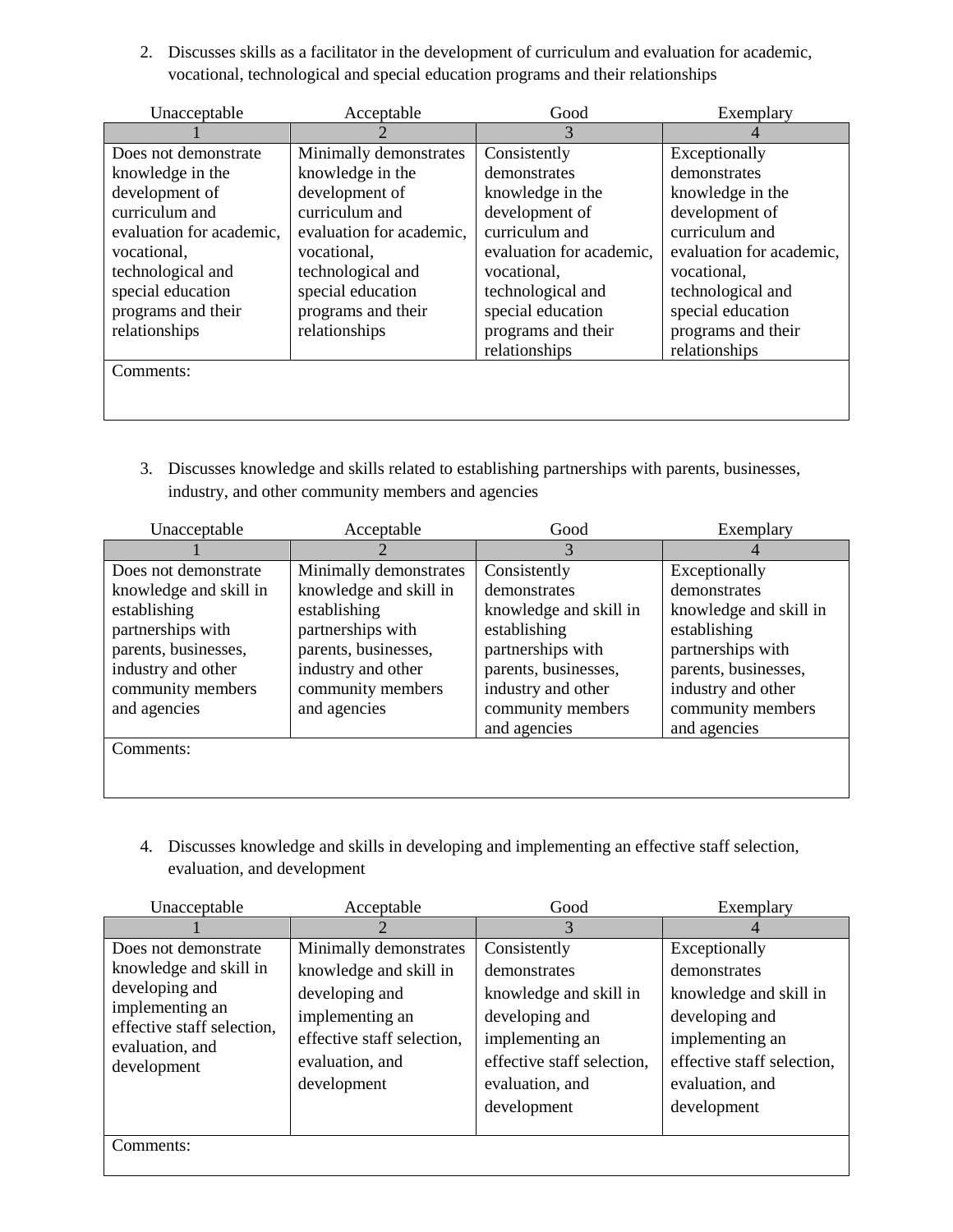5. Discusses knowledge and skills to implement various organizational configurations

| Unacceptable           | Acceptable             | Good                   | Exemplary              |
|------------------------|------------------------|------------------------|------------------------|
|                        |                        | 3                      |                        |
| Does not demonstrate   | Minimally demonstrates | Consistently           | Exceptionally          |
| knowledge and skill in | knowledge and skill in | demonstrates           | demonstrates           |
| implementing various   | implementing various   | knowledge and skill in | knowledge and skill in |
| organizational         | organizational         | implementing various   | implementing various   |
| configurations         | configurations         | organizational         | organizational         |
|                        |                        | configurations         | configurations         |
|                        |                        |                        |                        |
| Comments:              |                        |                        |                        |
|                        |                        |                        |                        |
|                        |                        |                        |                        |

6. Discusses how to orchestrate a faculty towards goals developed through systemic planning

| Unacceptable                                                                                                            | Acceptable                                                                                                                | Good                                                                                                                            | Exemplary                                                                                                                        |
|-------------------------------------------------------------------------------------------------------------------------|---------------------------------------------------------------------------------------------------------------------------|---------------------------------------------------------------------------------------------------------------------------------|----------------------------------------------------------------------------------------------------------------------------------|
|                                                                                                                         |                                                                                                                           | 3                                                                                                                               |                                                                                                                                  |
| Does not demonstrate<br>the ability to orchestrate<br>a faculty towards goals<br>developed through<br>systemic planning | Minimally demonstrates<br>the ability to orchestrate<br>a faculty towards goals<br>developed through<br>systemic planning | Consistently<br>demonstrates the ability<br>to orchestrate a faculty<br>towards goals developed<br>through systemic<br>planning | Exceptionally<br>demonstrates the ability<br>to orchestrate a faculty<br>towards goals developed<br>through systemic<br>planning |
| Comments:                                                                                                               |                                                                                                                           |                                                                                                                                 |                                                                                                                                  |

## 7. Identifying and utilizing the strengths of individual staff members

| Unacceptable                   | Acceptable                | Good                     | Exemplary                |
|--------------------------------|---------------------------|--------------------------|--------------------------|
|                                |                           | 3                        |                          |
| Does not demonstrate           | Minimally demonstrates    | Consistently             | Exceptionally            |
| the ability to identify        | the ability to identify   | demonstrates the ability | demonstrates the ability |
| and utilize the strengths      | and utilize the strengths | to identify and utilize  | to identify and utilize  |
| of individual staff<br>members | of individual staff       | the strengths of         | the strengths of         |
|                                | members                   | individual staff         | individual staff         |
|                                |                           | members                  | members                  |
|                                |                           |                          |                          |
| Comments:                      |                           |                          |                          |
|                                |                           |                          |                          |
|                                |                           |                          |                          |